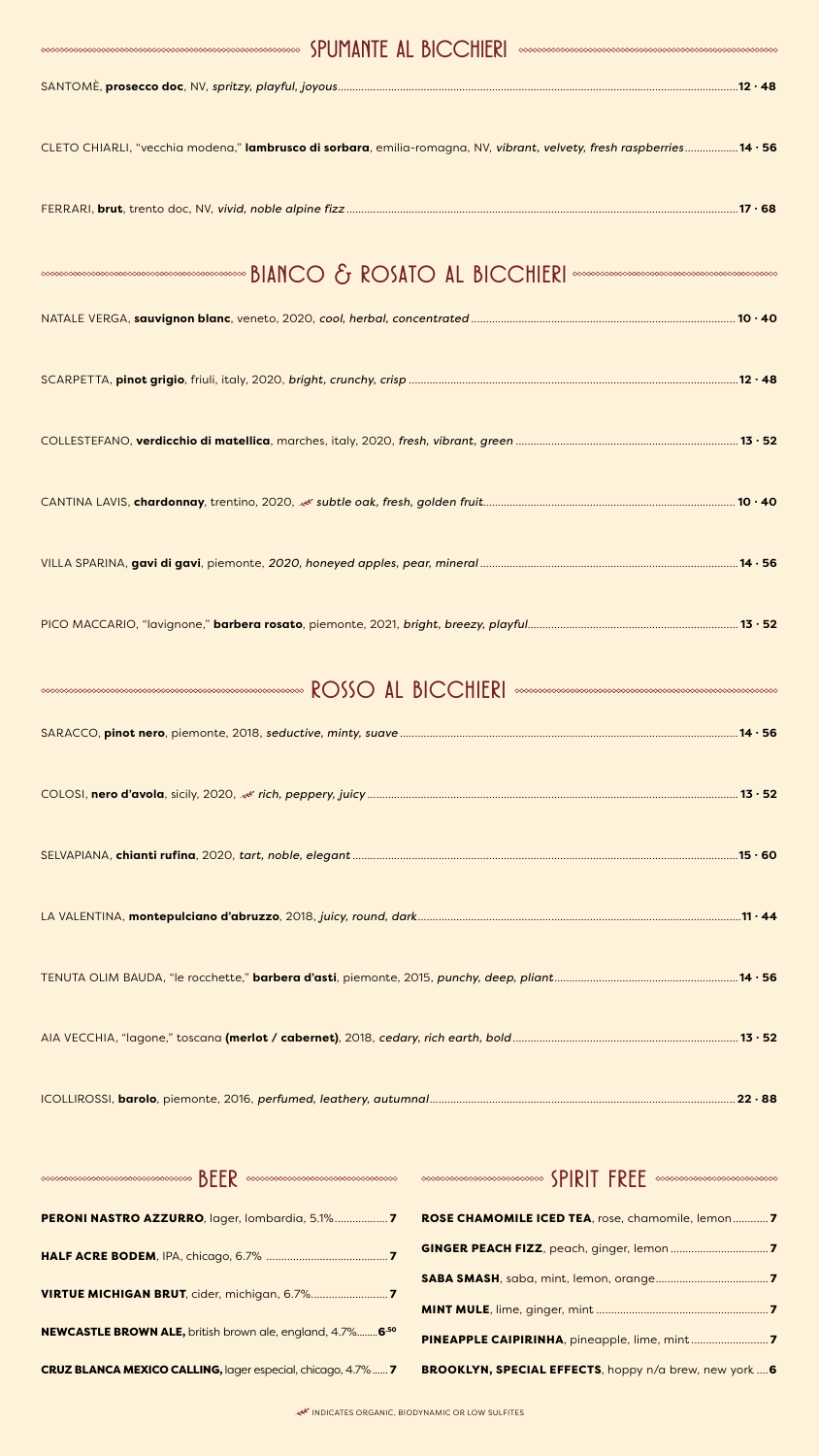

| $\textit{SPUMMF} \label{SPUMMF} \textit{S} \textit{PUMMF} \textit{R} \textit{PUMP} \textit{R} \textit{PUMR} \textit{PUMR} \textit{PUMR} \textit{PUMR} \textit{PUMR} \textit{PUMR} \textit{PUMR} \textit{PUMR} \textit{PUMR} \textit{PUMR} \textit{PUMR} \textit{PUMR} \textit{PUMR} \textit{PUMR} \textit{PUMR} \textit{PUMR} \textit{PUMR} \textit{PUMR} \textit{PUMR} \textit{PUMR} \textit{PUMR}$ |
|------------------------------------------------------------------------------------------------------------------------------------------------------------------------------------------------------------------------------------------------------------------------------------------------------------------------------------------------------------------------------------------------------|
|                                                                                                                                                                                                                                                                                                                                                                                                      |
|                                                                                                                                                                                                                                                                                                                                                                                                      |
|                                                                                                                                                                                                                                                                                                                                                                                                      |
| CLETO CHIARLI, "vecchia modena," lambrusco di sorbara, emilia-romagna, NV, vibrant, velvety, fresh raspberries56                                                                                                                                                                                                                                                                                     |
|                                                                                                                                                                                                                                                                                                                                                                                                      |
|                                                                                                                                                                                                                                                                                                                                                                                                      |
|                                                                                                                                                                                                                                                                                                                                                                                                      |
| .268                                                                                                                                                                                                                                                                                                                                                                                                 |



| $FRUITY \quad WHHTE5\quad \textit{conconogeneous} \quad \textit{ex} \quad \textit{so} \quad \textit{so} \quad \textit{so} \quad \textit{so} \quad \textit{so} \quad \textit{so} \quad \textit{so} \quad \textit{so} \quad \textit{so} \quad \textit{so} \quad \textit{so} \quad \textit{so} \quad \textit{so} \quad \textit{so} \quad \textit{so} \quad \textit{so} \quad \textit{so} \quad \textit{so} \quad \textit{so} \quad \textit{so} \quad \textit{so} \quad \textit{so} \quad \textit{so} \quad \textit{so} \$ |
|------------------------------------------------------------------------------------------------------------------------------------------------------------------------------------------------------------------------------------------------------------------------------------------------------------------------------------------------------------------------------------------------------------------------------------------------------------------------------------------------------------------------|
|                                                                                                                                                                                                                                                                                                                                                                                                                                                                                                                        |
|                                                                                                                                                                                                                                                                                                                                                                                                                                                                                                                        |
|                                                                                                                                                                                                                                                                                                                                                                                                                                                                                                                        |
|                                                                                                                                                                                                                                                                                                                                                                                                                                                                                                                        |
|                                                                                                                                                                                                                                                                                                                                                                                                                                                                                                                        |

#### LVNAE, "etichetta grigia," **vermentino**, colli di luni, liguria, 2019, *aromatic, salty basil, amalfi lemon*........................................................................ **76**

#### INDICATES ORGANIC, BIODYNAMIC OR LOW SULFITES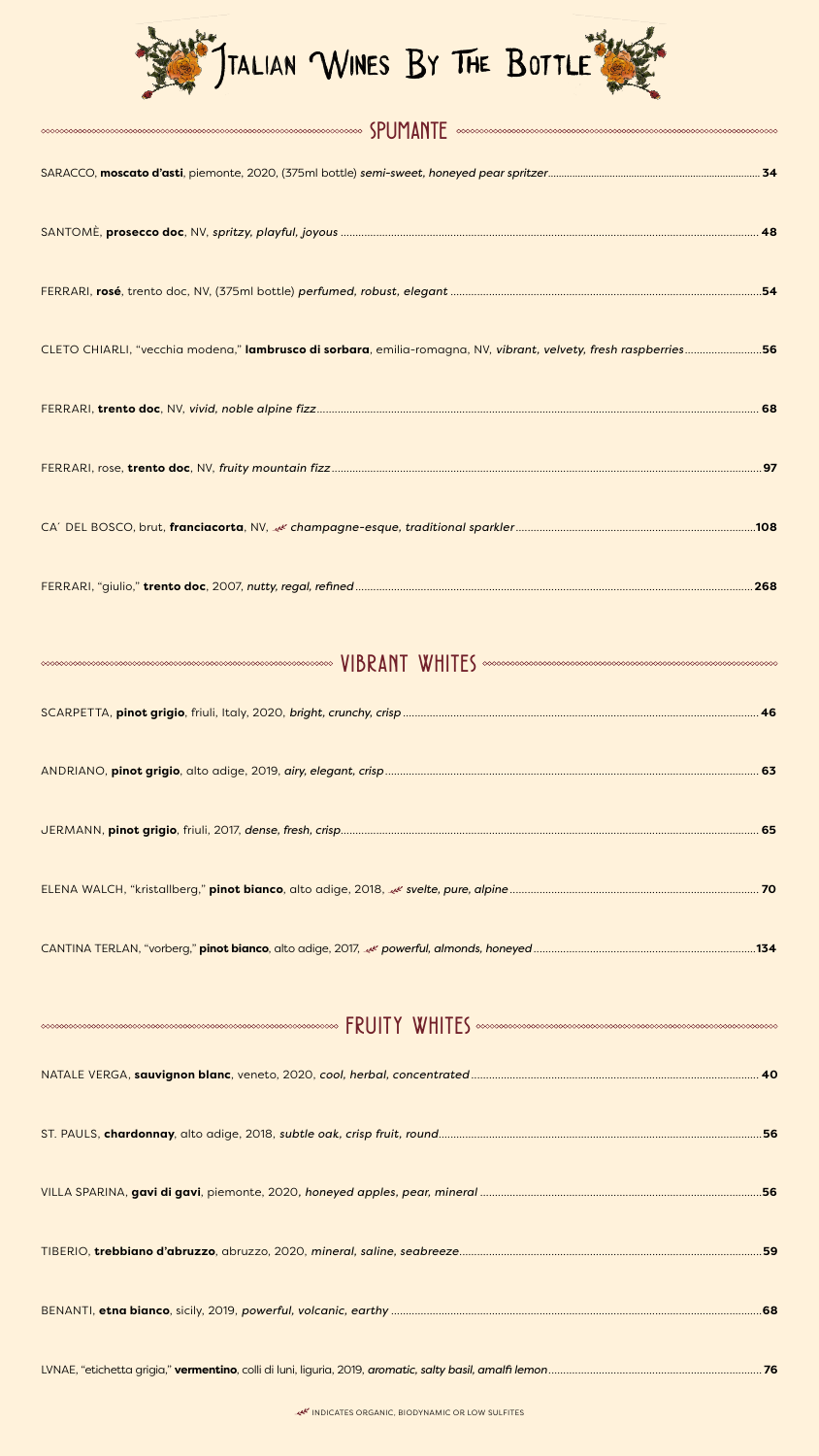#### INDICATES ORGANIC, BIODYNAMIC OR LOW SULFITES

I CLIVI, "brazan," **friulano**, colli goriziano, friuli, 2015, *marzipan, spring flowers, fresh herbs*...........................................................................**92**

|--|--|--|

|--|--|--|--|

### $\sim$

| <b>CONSUMINGIOVESE AT HER FINEST</b> SUPPOSYDING COMPOSITION CONTRACT CONTRACT CONTRACT CONTRACT CONSUMING CONTRACT O |  |
|-----------------------------------------------------------------------------------------------------------------------|--|
|                                                                                                                       |  |
|                                                                                                                       |  |
|                                                                                                                       |  |
|                                                                                                                       |  |
|                                                                                                                       |  |
|                                                                                                                       |  |
|                                                                                                                       |  |
| ROCCA DI MONTEGROSSI, "san marcellino," chianti classico gran selezione, 2015, plush, layered, concentrated180        |  |

### VOLPAIA, "il puro," **chianti classico**, 2011, *ethereal, pure, silky*.................................................................................................................................**303**